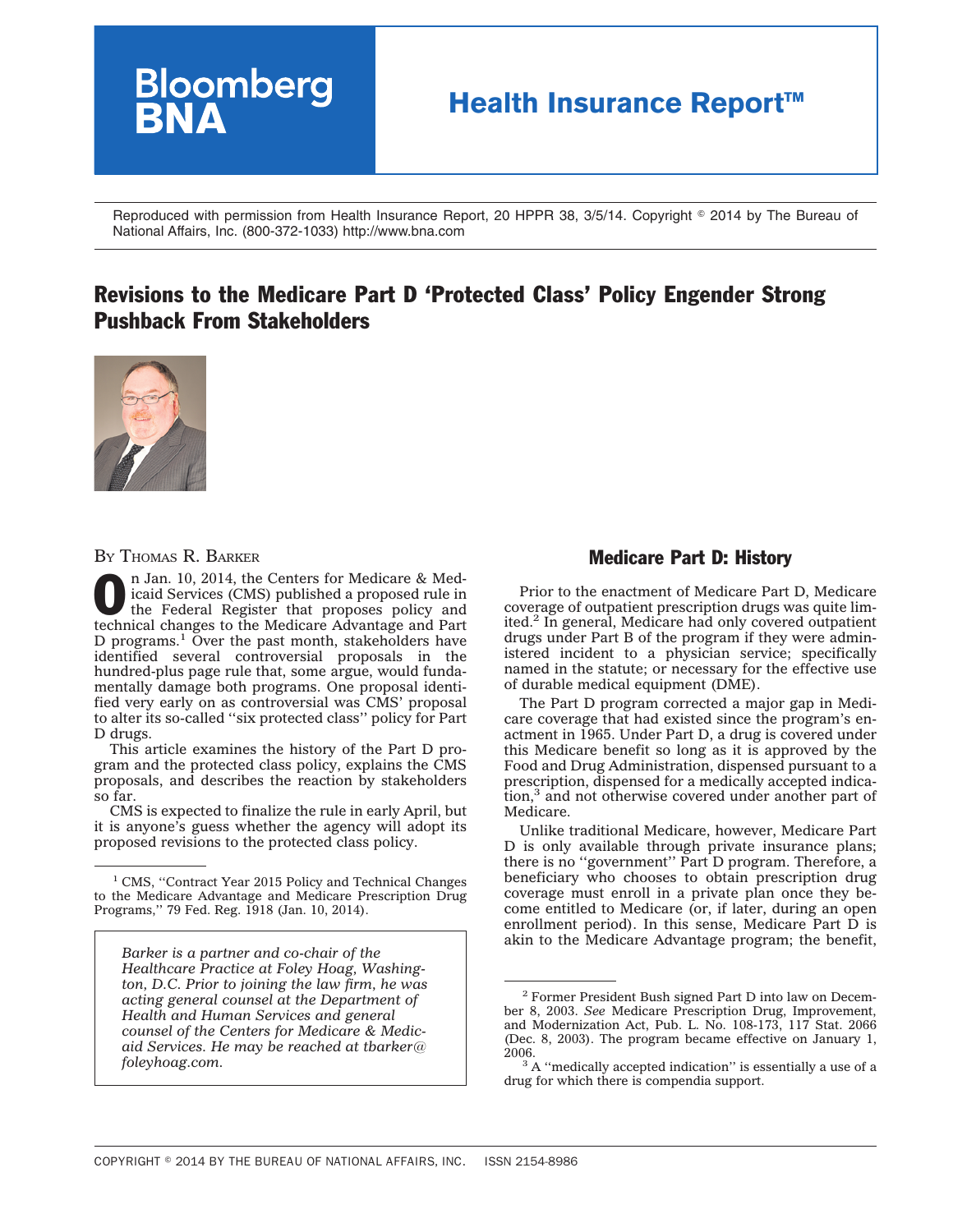although subsidized by the government, is managed by private companies.

Because Part D is administered by private payers, the payers have significant discretion to design the benefit parameters.4 This means that payers will typically utilize pharmacy management tools such as a formulary to control spending on prescription drugs. Indeed, the statute gives Part D plans express authority to institute a formulary.

## Designing the Part D Benefit

Because imposition of a formulary necessarily implies that the plan sponsor will impose restrictions on access to non-preferred drugs, CMS took pains in its initial Part D regulations to ensure that beneficiaries had access to a broad range of drugs. CMS said that it intended to ''ensure[ ] sufficient drug choice for beneficiaries.''5 CMS imposed a requirement in the regulations that a part D plan sponsor must offer at least two drugs in every category or class of drugs (unless, of course, there is only one drug in the particular category or class). $<sup>6</sup>$ </sup>

Stakeholders, however, expressed concern that the CMS ''two drug'' policy would not protect vulnerable populations. Two principal arguments were advanced that called for CMS to strengthen its policy.

First, with respect to some individuals with chronic and severe medical conditions, advocates expressed concern that because each individual responded differently to different medications, an individual with a serious medical condition (HIV or cancer, for example) needed access to all drugs in a class.

Second, prior to Part D, individuals who were duallyeligible for Medicare and Medicaid had their outpatient prescription drugs covered by Medicaid. Medicaid typically did not utilize formulary management tools. Coverage for dual eligible individuals shifted to Part D on Jan. 1, 2006. CMS received comments that those individuals would not be accustomed to formulary restrictions and needed time to transition to a different means of receiving a prescription drug benefit.

In response to these concerns, CMS adopted new formulary restrictions when it finalized its Prescription Drug Manual in the fall of 2005. Under the new policy, for six specified ''classes of clinical concern,'' CMS required that Part D plan sponsors include ''all or substantially all'' drugs in the category or class of drug.7 The ''six protected classes'' of drugs were the following:

- o Anti-neoplastics (cancer treatments),
- o Anti-retrovirals (HIV and AIDS),
- o Immunosuppressants (when used to treat organ rejection),
- o Anti-convulsants,
- o Anti-psychotics, and

o Anti-depressants.

In adopting the six protected class policy, CMS recognized that it was attempting to balance two competing goals: first, ensuring that beneficiaries (especially vulnerable populations) had access to a broad class of drug treatments; and second, ensuring that Part D plan sponsors were able to have maximum flexibility in designing a Part D benefit.

And of course, there was a cost to CMS (and beneficiaries, through higher premiums) of the protected class policy as well: because manufacturers of the protected classes knew that Part D plan sponsors had to cover all drugs in the class, manufacturers felt no pressure to grant rebates to plan sponsors in exchange for favorable formulary placement, a typical practice in the industry.

#### Public and Congressional Response

Nevertheless, on Jan. 1, 2006, the Part D benefit began with the six protected class policy in place. Despite some initial enrollment hiccups, the benefit took effect with strong beneficiary satisfaction. Congress, moreover, seemed to approve of the policy; in 2008, in the Medicare Improvement for Patients and Providers Act (MIPPA), Congress effectively codified the policy.8

If anything, Congress seemed to encourage CMS to *expand* the protected class rule; the statute directed CMS to include on the protected class list any drug for which restricted access would have major or lifethreatening consequences and for which there is a clinical need for patients to have access to multiple drugs in the category or class.<sup>9</sup> Congress also expanded the requirement that a plan cover ''all or substantially'' all drugs in the protected classes to ''all'' drugs in the classes.

Two years later, as part of the federal health care reform law, Congress gave the Secretary more discretion to revise the protected class policy. As part of the Patient Protection and Affordable Care Act (sometimes referred to as the Affordable Care Act or ACA), Congress replaced the MIPPA test with a much simpler directive to CMS: the agency is simply required to identify categories and classes of drugs that are of clinical concern in the Part D program.<sup>10</sup>

Until the Secretary develops standards, the existing six protected classes remain in effect.<sup>11</sup> CMS is also authorized to develop exceptions to the ''all drugs'' requirement.<sup>12</sup>

### The January 2014 Proposed Rule

With all of this by way of background, and considering the fact that Congress seemed interested in strengthening, rather than weakening, the protected class rule, the CMS January 2014 Notice of Proposed

<sup>4</sup> There is a ''standard'' Part D benefit consisting of a deductible; coinsurance after the beneficiary reaches the deductible; a coverage gap (which is being phased out over time pursuant to a provision of the federal health care reform law enacted in 2010); and catastrophic coverage once the beneficiary is through the coverage gap. Social Security Act § 1860D-2(b). According to the Medicare Payment Advisory Commission, however, only 8% of Medicare Part D enrollees actually choose the standard benefit design.<br><sup>5</sup> 70 Fed. Reg. at 4260 (Jan. 28, 2005).

<sup>6</sup> 42 C.F.R. § 423.120(b)(2)(i).

<sup>7</sup> Medicare Prescription Drug Manual Ch. 6 § 30.2.5.

<sup>8</sup> Pub. L. No. 110-275 § 176 (122 Stat. 2494, 2581 - 82) (July

<sup>&</sup>lt;sup>9</sup> *See* 42 U.S.C. § 1395w-104(b)(3)(G)(i) (setting forth test) (West 2010).

<sup>&</sup>lt;sup>10</sup> 42 U.S.C. § 1395w-104(b)(3)(G)(ii)(I) (West 2012).<br><sup>11</sup> *Id*. at § 1395w-104(b)(3)(G)(iv).<br><sup>12</sup> *Id*. at § 1395w-104(b)(3)(G)(i)(II).